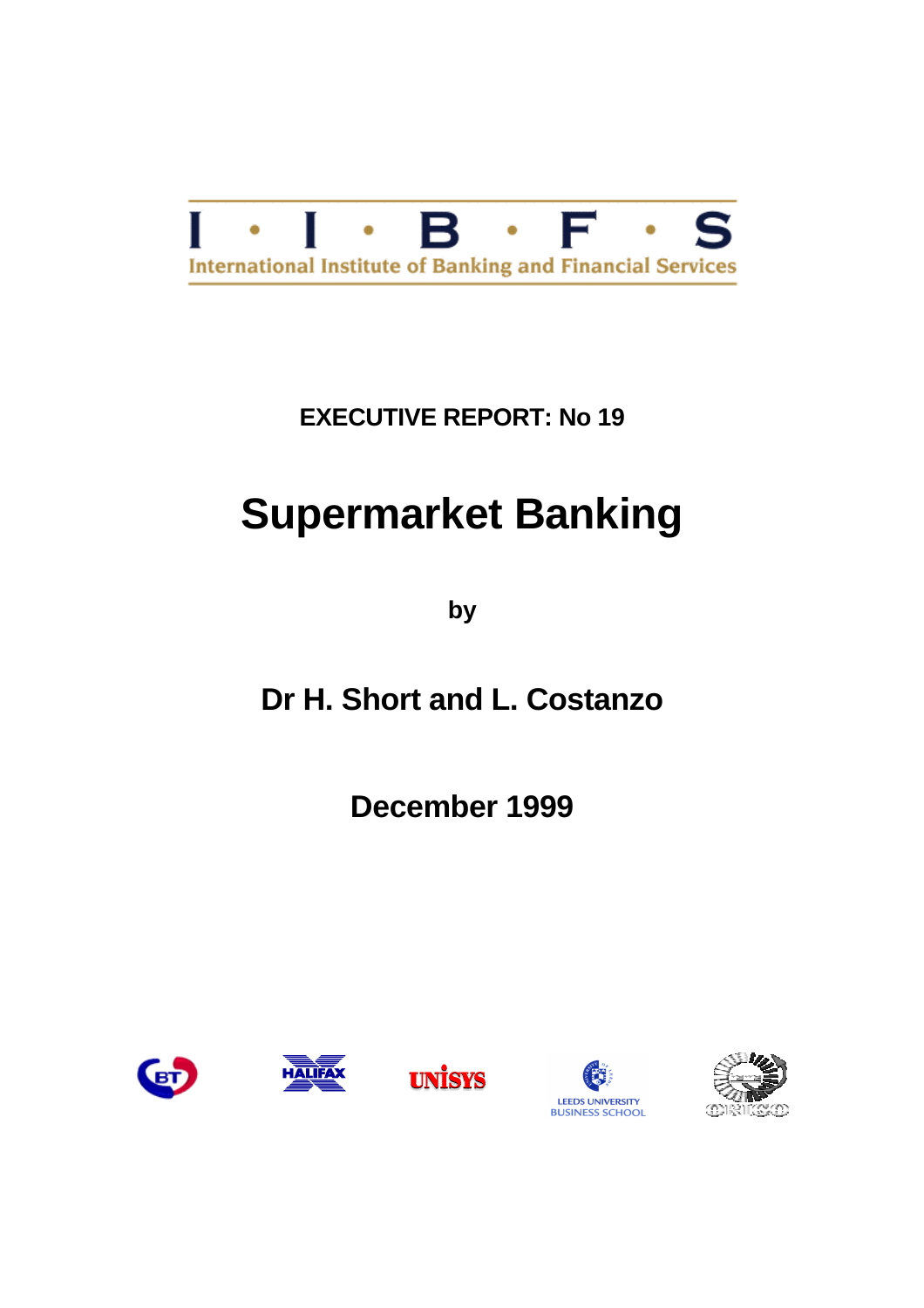## ABOUT THE INTERNATIONAL INSTITUTE OF BANKING AND FINANCIAL **SERVICES**

The International Institute of Banking and Financial Services, formerly the Centre for Financial Services, was established in 1995 with the financial support of BT, Halifax plc, Unisys and Origo. The Institute also benefits from being part of one the largest research universities in the UK and by being located in the City of Leeds, the second largest financial city in the UK.

The strategic intent of the Institute is to provide a first rate research environment and resource for both academics and practitioners alike. Given its strategic intent, the Institute will continue to foster and produce research of international standing that also has practical relevance. With this in mind, the Institute's focus is on understanding how the three primary forces of strategic imperatives, technology and regulation interweave to define the future of the financial services industry. The financial services industry is undergoing considerable change and the heightened competition between previously distinct market players has generated the need for an increasingly strategic view of financial services and their management. The reconfiguration of the industry increases the need for leading-edge research into new, uncharted competitive territories.

With the support of the sponsors, the Institute is able to blend academic insight with industry knowledge to cast light on these emerging issues.

In fulfilling its ambition to provide world class postgraduate education, the Institute has formed a network with the Sloan Business School of MIT, IMD of Lausanne and the Maximillian University of Munich.

## CONTACT DETAILS

International Institute of Banking and Financial Services Leeds University Business School University of Leeds Leeds LS2 9JT Tel: +44 (0) 113 233 4359 Fax: +44 (0) 113 2334459 Email: michelle@lubs.leeds.ac.uk Http://www.leeds.ac.uk/iibfs/index2.htm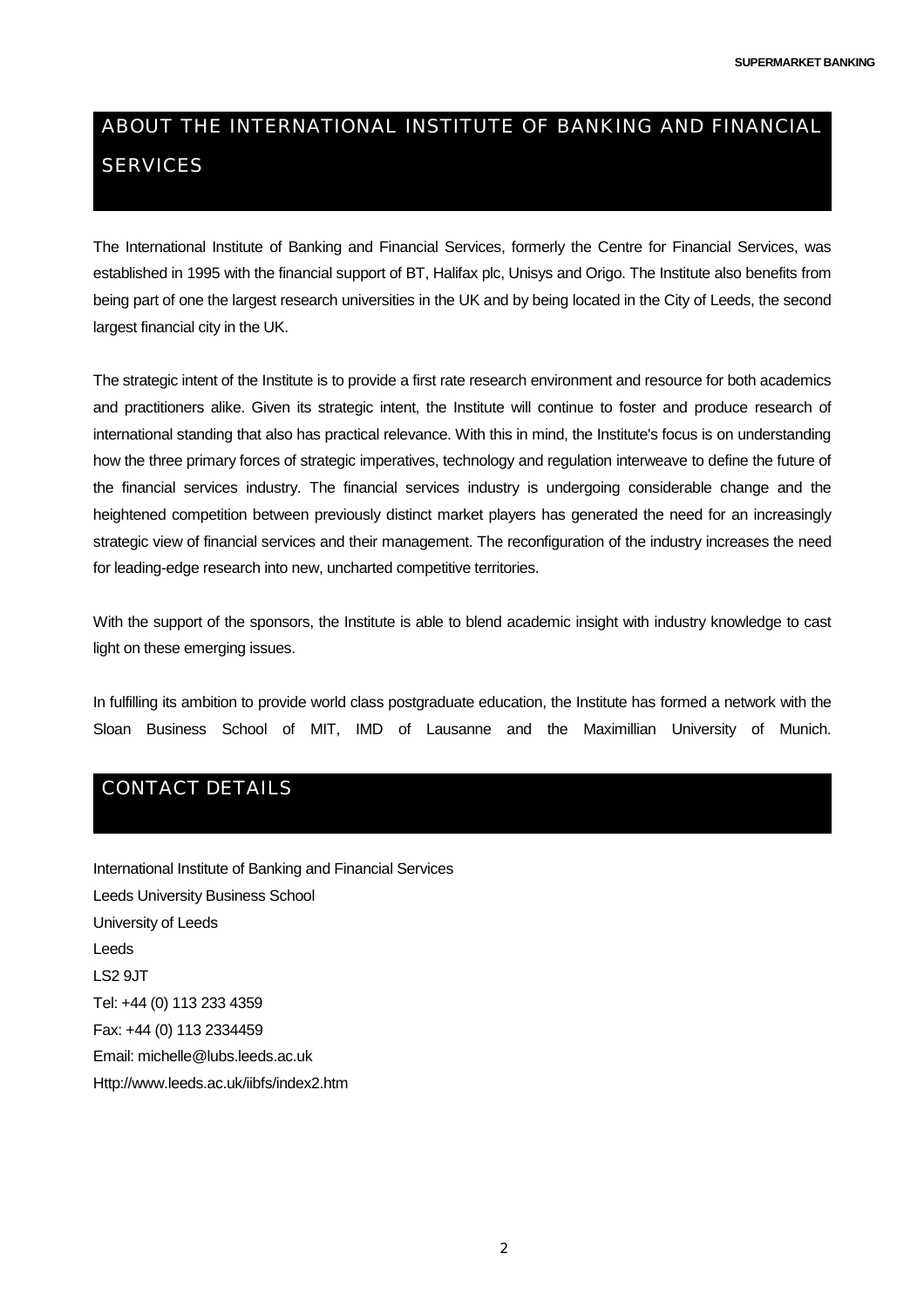## TABLE OF CONTENTS

| 2. THE UK SUPERMARKETS - AN INDUSTRY OVERVIEW  5    |
|-----------------------------------------------------|
|                                                     |
|                                                     |
| 3. THE SUPERMARKETS ENTRY INTO FINANCIAL SERVICES 6 |
|                                                     |
|                                                     |
|                                                     |
|                                                     |
|                                                     |
|                                                     |
| 4. ENTRY STRATEGIES ADOPTED BY THE SUPERMARKETS 9   |
|                                                     |
|                                                     |
| 4.3 Marketing Through Their Store Network  11       |
|                                                     |
|                                                     |

*IIBFS makes no representation and gives no warranty as to the accuracy of the information contained herein and does not accept any responsibility for any errors or inaccuracies in or omissions from this document (whether negligent or otherwise) and IIBFS shall not be liable for any loss or damage howsoever arising as a result of any person acting or refraining from acting in reliance on any information contained herein. No reader should rely on this document as it does not purport to be comprehensive or to render advice. This disclaimer does not purport to exclude any warranties implied by law which may not be lawfully excluded.*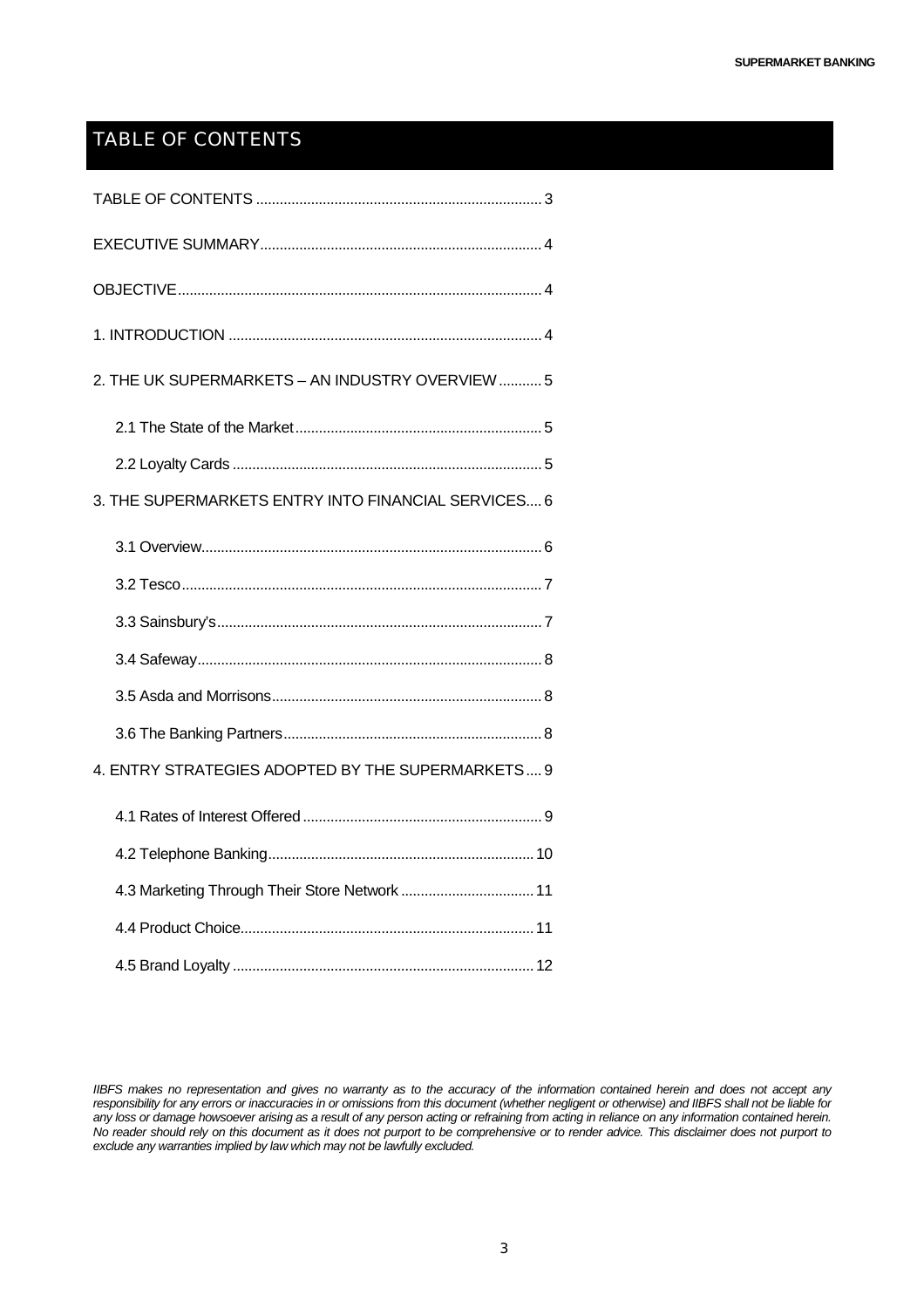### <span id="page-3-0"></span>EXECUTIVE SUMMARY

The entry of the supermarkets into the financial services arena, sent shock waves through the sector and caused the traditional providers to reconsider the nature of their business. In particular, the supermarkets brought the convenience of banking by telephone to the mass market. The growth in remote distribution channels, such as ATM, telephone and internet channels, provide cost savings for providers, but distance on already lengthening provider-customer relationship. There are indications that customers are beginning to view banking as a commodity, hence reducing customer loyalty as they shop around for the best deal. Financial services are being sold as retail products, rather than as a bundle of complex services. Whilst the traditional banks have the necessary skills to explain and sell complex service products, the supermarkets have demonstrated that many products do not require a complex banking infrastructure to support them. In the past, the traditional banks have not been particularly successful at marketing their own products, relying on customers' current account inertia to cross-sell other products. As large retail outlets, the supermarkets have demonstrated their ability to cross sell financial products to their supermarket customers. Their ability to sell financial products results from the strength of their brand names and their recognition that customers are disenchanted with the services offered by the tradition providers. The supermarkets offered delivery channels that fitted customers' lifestyles, an essential factor that many traditional providers failed to grasp until recently.

### OBJECTIVE

This executive report provides a review of the UK supermarkets' entry into the financial services market. It considers the reasons why supermarkets entered the market, the strategies for entry adopted by the supermarkets and the impact their entry has had on the traditional providers of financial services.

### 1. INTRODUCTION

The entry of supermarkets into the financial services sector has been one of the most important developments in the sector in the late 1990's. Retailers have, for some time, skirted around the edges of the financial services arena, by offering their own in-house payment cards. Prior to the late 1990's, Marks and Spencer had been the most successful in this arena, having entered financial services in 1985 with the launch of their own account card. Marks and Spencer Financial Services became an authorised bank in 1987. Unit trust products were first offered in 1988, followed by personal loans in 1989. A range of PEPs, Life Assurance and personal lending products have also been introduced. By 1999, Marks and Spencer had over 5m account holders and profits from financial services were £110.7m. In 1997, the major UK supermarkets, headed by Sainsbury and Tesco, entered the banking arena on the back of their loyalty cards. In the early days, the supermarkets were successful in attracting savers by offering above average interest rates on instant access deposit accounts. Since their entry into financial services, the supermarkets now offer a comprehensive range of financial products, such as credit cards, insurance, pensions and mortgages. Whilst the supermarkets currently have a very small market share (Mintel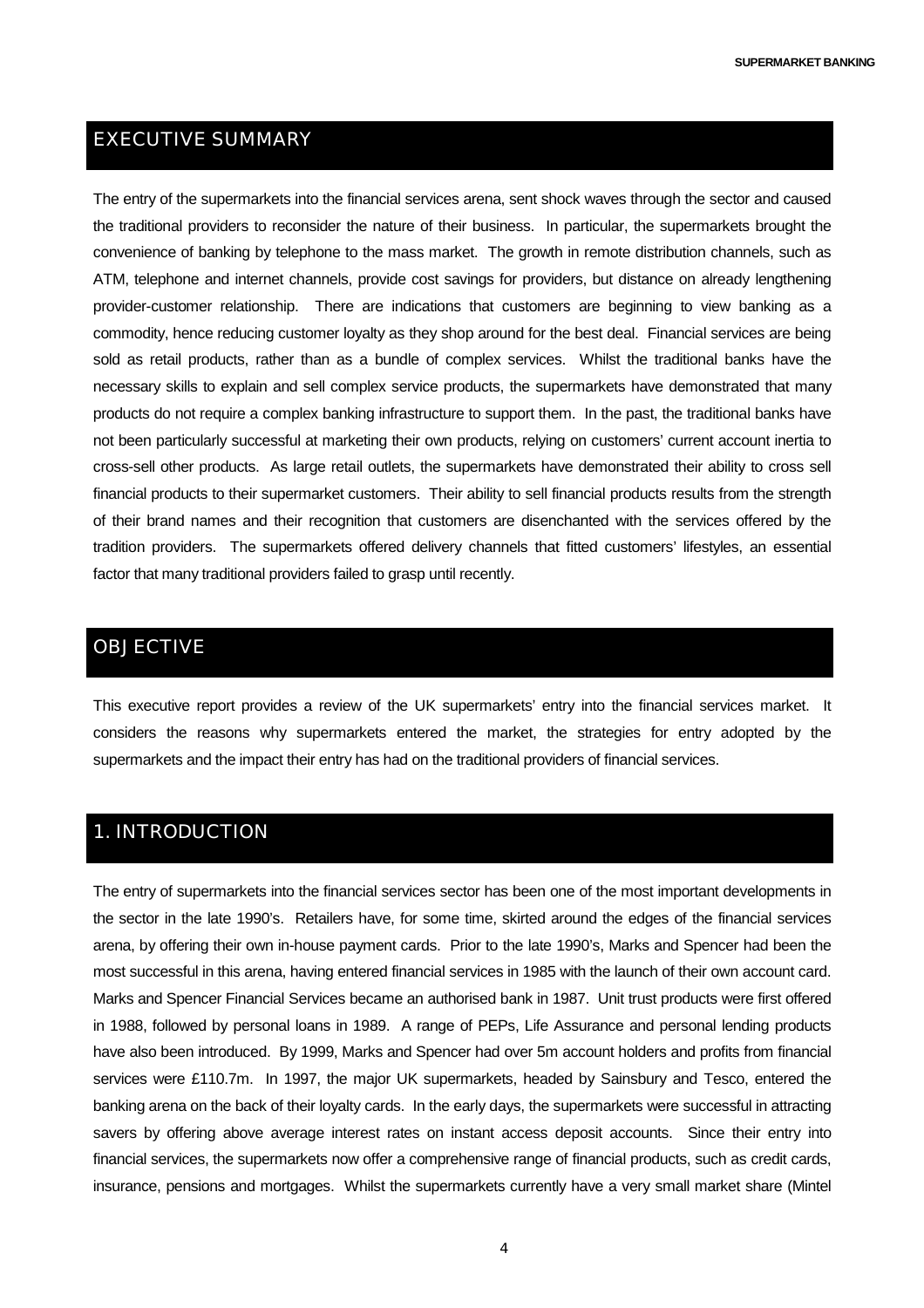<span id="page-4-0"></span>1999, *Current Accounts*, estimates that supermarkets have a 1% share of the market), their influence on the provision of financial services has been far greater. In particular, the key impact of the entry of the supermarkets into the financial services sector has been the recognition that a non-financial brand can be used successfully to attract customers to financial products.

## 2. THE UK SUPERMARKETS – AN INDUSTRY OVERVIEW

#### 2.1 The State of the Market

The UK food retail industry is dominated by four companies – Tesco, Sainsbury, Asda and Safeway. These four companies account for more that 70% of total market share. The food retail industry sales account for 45% of all retail sales. However, market demand is relatively static, with sales of food through large retailers increasing by only 3.7% between 1997 and 1998. Furthermore, the growth in demand is expected to remain slow as the UK population is expected to grow by only 1.2% in the period 1998 to 2003. Food retailing in the UK is a relatively mature market with a slow rate of growth. This has meant that companies wishing to increase their own market share are forced to compete with each other for a static customer base. However, whilst the four companies appear to compete with each other for market share, the level of true competition within the sector has come under scrutiny. Following accusations of high profit margins and the lack of any real difference in prices offered to customers, supermarkets are currently under investigation by the Competition Commission. There is a suspicion that the major supermarkets have been unwilling to compete on price, in order to maintain their high profit margins. The emphasis has been on 'value for money', customer service and the retention of their customer base. A major part of their strategy has been the introduction of 'loyalty cards' aimed at strengthening the customer base and discouraging cross-store shopping.

#### 2.2 Loyalty Cards

Tesco was the first supermarket to provide its customers with a loyalty card (the Tesco Clubcard) in February 1995. The benefits provided to customers of such a loyalty scheme were the accumulation of points for every  $\epsilon$ spent; the points could then be exchanged for vouchers giving money off future shopping or saving on products with other retailers. The loyalty scheme proved very successful for Tesco, resulting in an increase in their market share, allowing them to overtake Sainsbury in terms of market share for the first time in their history. Tesco's share of the grocery market has risen from 19.3% in 1994 to 24.2% in 1998, compared with a decrease in the market share of Sainsbury from 22.0% in 1994 to 20.8% in 1998. Sainsbury's response to Tesco's loyalty card was scathing. The CEO of Sainsbury's described the loyalty scheme as 'electronic Green Shield stamps'. Safeway followed Tesco's lead by introducing its own loyalty scheme in April 1995 (the ABC card). Sainsbury were forced to change their initial scepticism of loyalty schemes as they saw their market share and profits fall. Sainsburys introduced their own scheme in June 1996 (the Reward card). Asda remains the only one of the four major supermarkets that have not adopted a loyalty scheme (although they have trialled such schemes in a number of stores).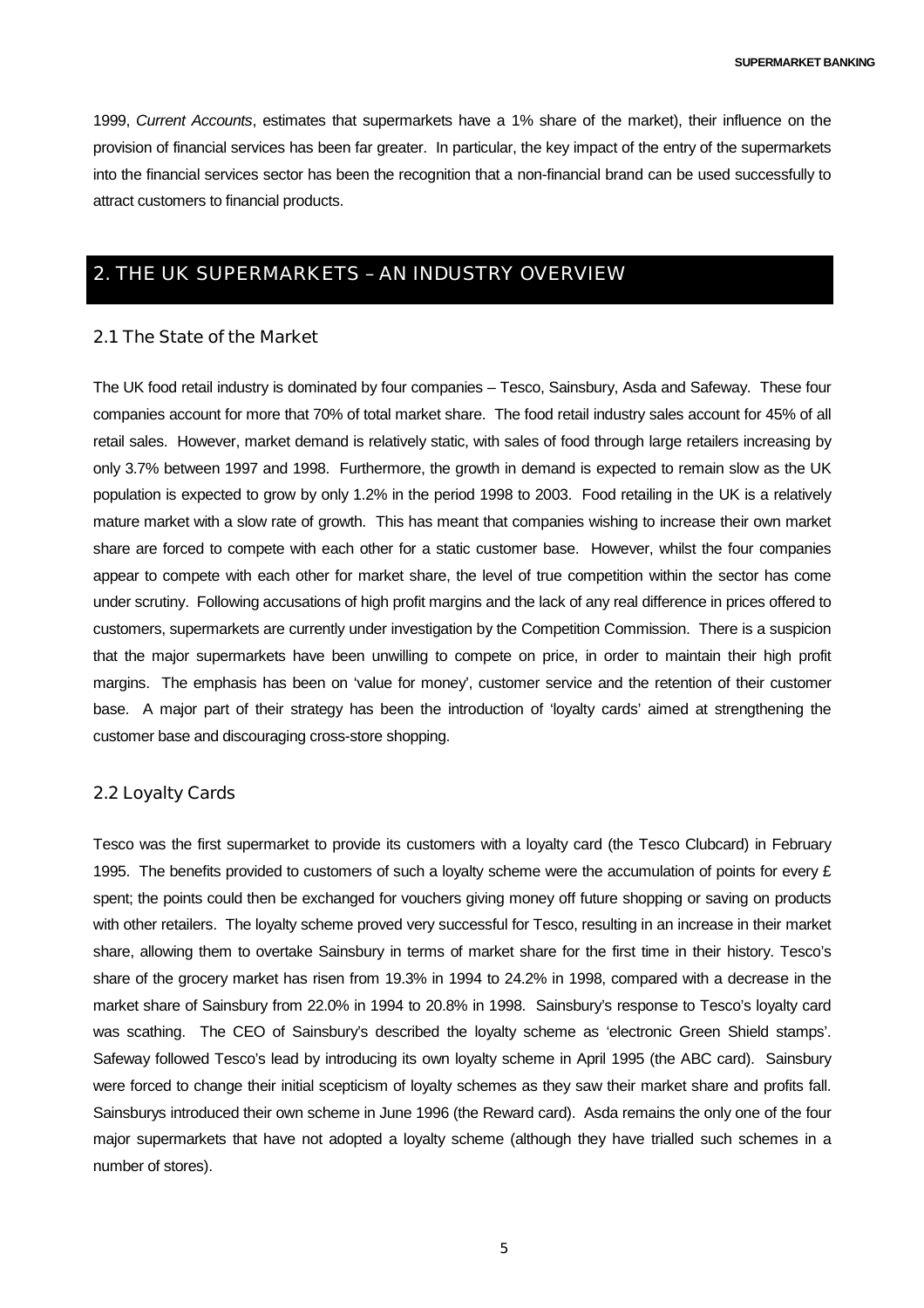**SUPERMARKET BANKING**

<span id="page-5-0"></span>The loyalty schemes have been criticised for simply adding to the cost base of the supermarkets. Whilst the loyalty scheme provided real benefits to the first mover (Tesco) in terms of increased market share, once other supermarkets had adopted their own schemes, the benefits rapidly diminished and the schemes become a defensive, rather than an offensive, weapon in the battle to maintain customer loyalty. Mintel (*Food Retailing*, 1999) reports that over the period 1994 to 1999, only Tesco and Morrison's are being used by a higher percentage of people for their main shopping. This suggests that loyalty schemes such as ABC and Reward are of little consequence as 'golden handcuffs' in their current guises, so retailers may need to up the stakes, if they are to have any real validity as 'loyalty schemes'. Safeway has recently reintroduced 'triple points' and it has been rumoured (although not confirmed) that Tesco is proposing to introduce tiering, rewarding high spending Clubcard users with the most points. Mintel (*Food Retailing*, 1999) reports that two thirds of adults have supermarket loyalty cards and multiple ownership is commonplace, thus it is questionable whether cards have done much to increase a shopper's propensity to only use one store.

Loyalty cards do provide supermarkets with an invaluable source of data. However, it is still widely regarded in the retail IT industry that supermarkets are still not making sufficient use of the vast quantities of customer data at their disposal. Cost of running a loyalty scheme are high, on average around 1% of sales, so it is essential that retailers get the maximum return for their investment. There is still more data gathering going on than analysis. Safeway is reported to be the most advanced in developing relationship marketing, followed by Tesco. Loyalty data is starting to improve the profitability of shelf space and offer products that fit personal preferences, but anecdotal research suggests that the number crunching task has proved to be more awesome than retailers had anticipated on launching their cards. Some of the problems lie with the basic card technology, all supermarket loyalty cards are currently using magnetic strips, rather than smart cards, which make data storage and retrieval more cumbersome.

## 3. THE SUPERMARKETS ENTRY INTO FINANCIAL SERVICES

#### 3.1 Overview

Regardless of the current benefits of loyalty schemes, they enabled the supermarkets to enter the financial services sector on the back of those loyalty schemes. The supermarkets entered the financial services sector to find new profit streams to offset the maturity of the UK food retailing sector. As stated previously, the major supermarkets are facing a mature and saturated market in traditional retailing. In particular, grocery retailing is particularly competitive, with the main players fighting bitterly for the slightest piece of market share. However, despite the level of competition within the sector, the major supermarkets generate large profits that they find difficult to reinvest in their core business. Competition issues restrict their ability to expand via the acquisition of other supermarket chains, and organic growth is constrained by planning restrictions covering the building of new out-of-town superstores. Financial services represents an ideal opportunity for diversification into an area in which there are many synergies with their core business. Furthermore, by building on their existing resources (a large store network and popular brand names), the supermarkets were able to enter financial services with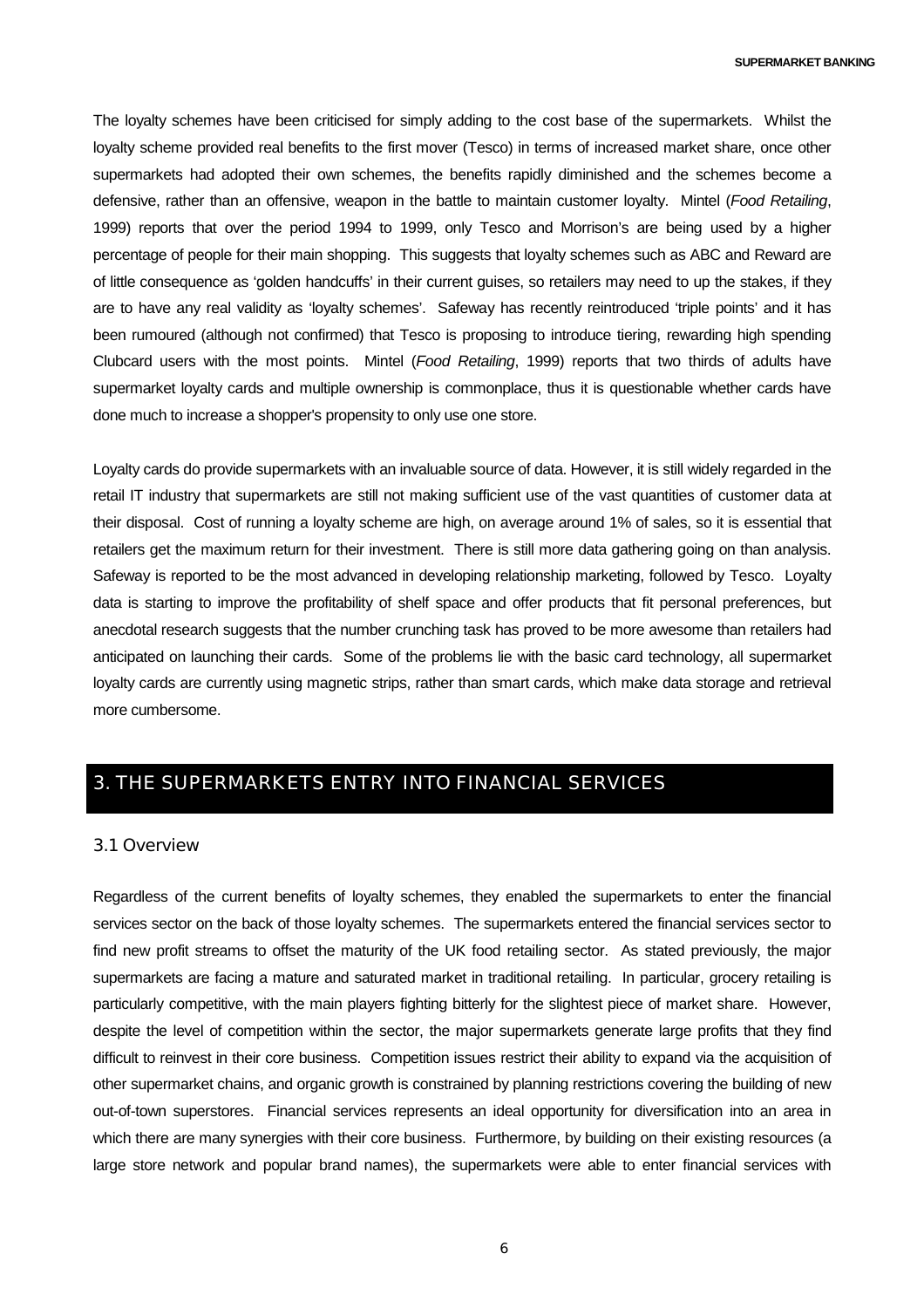<span id="page-6-0"></span>relatively low costs and little risk to their existing operations. Customers were already used to accessing cash from supermarkets tills as a result of the growth in debit card technologies and the availability of 'cash back' from debit cards. A strong, and relatively loyal, consumer base coupled with the continuing growth of the financial services industry make almost perfect partners. Tesco was the first supermarket to enter into financial services, followed by Sainsbury's and Safeway. Asda is the only major supermarket that does not offer financial services branded under its own name.

#### 3.2 Tesco

Tesco used its Clubcard to spearhead its entry into the financial services market. Tesco was the first major supermarket to enter into the financial services arena, with the launch of Clubcard Plus in June 1996. Members of Tesco's Clubcard loyalty scheme were offered the Clubcard Plus account, operated in conjunction with Nat West. Clubcard Plus is a pre-payment card which requires holders to make direct debit payment on a monthly basis for a pre-agreed amount to cover the cost of groceries each month. The scheme also offered overdraft facilities, a cash card and paid interest on credit balances. At the time of its introduction, Clubcard Plus offered one of the best current account interest rates in the market for credit balances and also earned customers double Clubcard points on their monthly shopping money. However, the alliance with Nat West was broken after only six months, due to the realisation by Nat West that Tesco's ambitions did not rest with the Clubcard Plus account. Nat West commented that 'it was clear from the start that they did not see us as an equal partner and they wanted to offer home mortgages, personal loans and pensions under the Tesco brand name'. The CEO of Tesco's at the time, Sir Ian MacLaurin, was a non-executive director of Nat West and resigned due to the conflict of interest. In March 1997, Tesco formed a joint venture with the Royal Bank of Scotland (Tesco Personal Finance Group Limited) offering customers a broad range of financial services.

Since the initial launch of Clubcard Plus in April 1996, Tesco has introduced an increasingly wide and sophisticated range of personal finance services in conjunction with Royal Bank of Scotland and more recently with Scottish Widows, with more than 1 million customers. Tesco have recently introduced internet access to their banking services. The Tesco Personal Finance Division has desks in every Tesco store (apart from their Tesco Express formats) and operates a telephone banking operation, based in Glasgow. In the year to February 1999, Tesco's share of the loss of Tesco Personal Finance was £12 million, compared with a share of a loss of £15 million in the year to February 1998. According to Tesco, the loss in 1999 was smaller than had been budgeted and it aims to break even towards the end of the 1999/2000 financial year.

#### 3.3 Sainsbury's

Sainsbury's followed Tesco's lead into the financial sector arena, with the establishment of Sainsbury's Bank in February 1997. Sainsbury's Bank was operated as a joint venture with the Bank of Scotland (with 55% being owned by Sainsbury). In contrast to Tesco, Sainsbury opted to set up an authorised bank from the outset. Tesco did not apply for a banking licence until June 1997, piggybacking on the Royal Bank of Scotland's licence until that time. Sainsbury's Bank operated a direct line telephone banking service aimed at the Reward card holders and other customers. Sainsbury's Bank now offers a wide range of financial products, including mortgages,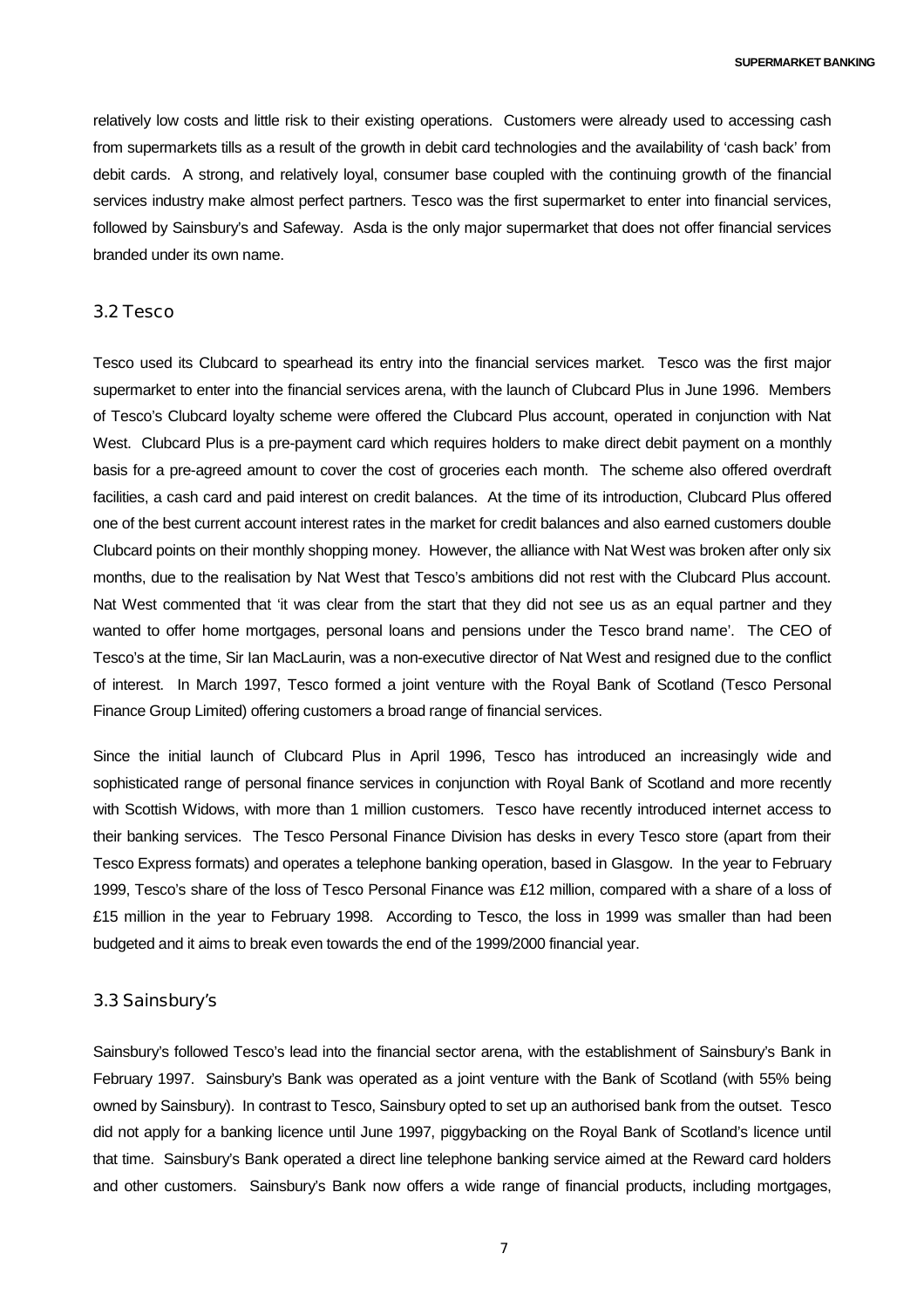<span id="page-7-0"></span>pensions, insurance, loans, etc. Sainsbury's supermarkets have 'Bank Information Points' with literature on all products and offer a free phone service to their call centres. By March 1999, Sainsbury's Bank had over one million customers, £1.7 billion on deposit and £1 billion of lending and commitments. In the year to March 1999, the Bank incurred a loss of £5.6 million compared with a loss of £15 million in the year to March 1998. Whilst the site would have the capacity to 'search for an IFA' (a function already universally available), it would also allow members of the public to transact a number of products directly over the web. It is clear that there are

To achieve maximum impact and maximum traffic, the site will provide this functionality, although it is also clear that the implied market dichotomy will have to be managed correctly.

certain consumers and certain product types where this will be more efficient.

#### 3.4 Safeway

Safeway's entry into the financial services sector came in February 1997 with the provision of the ABC bonus account linked to their ABC loyalty card. The account was managed by Abbey National. Customers set up a standing order to pay into the account, which features a standard debit card (which can be used in Safeway's and elsewhere and to withdraw cash at ATM's), and paid interest of 5% up to a balance of £600, 1% thereafter. In January 1998, an instant access saving account, managed by Abbey National and accessible by telephone, was launched.

Safeway's strategy differed from that of Sainsbury and Tesco, in that Safeway chose to leave the operation of financial services to Abbey National, rather than set up a joint venture.

#### 3.5 Asda and Morrisons

Following on from the initiatives of the three major supermarkets, Asda and Morrison joined forces with retail banks to open bank branches in supermarkets; a trend which had proved popular in the US. Asda's commercial director Tony de Nunzio suggested that,

'Our competitors have rushed to invest in banking operations with bespoke products and services, but that's not for us. Having stand-alone concessions in-store leaves banking to the experts and lets us stick to shopkeeping.'

LloydsTSB opened branches within Asda under the TSB brand. Midland Bank (now HSBC) opened branches in Morrison stores and also offered a saving account under the brand name of Midland at Morrison.

#### 3.6 The Banking Partners

The banking partners of Tesco, Sainsbury and Safeway – Royal Bank of Scotland, Bank of Scotland and Abbey National, respectively – are banks with smaller market shares in the banking sector. In particular, the Scottish banks, which have limited customer bases in England and therefore run less risk of cannibalising their own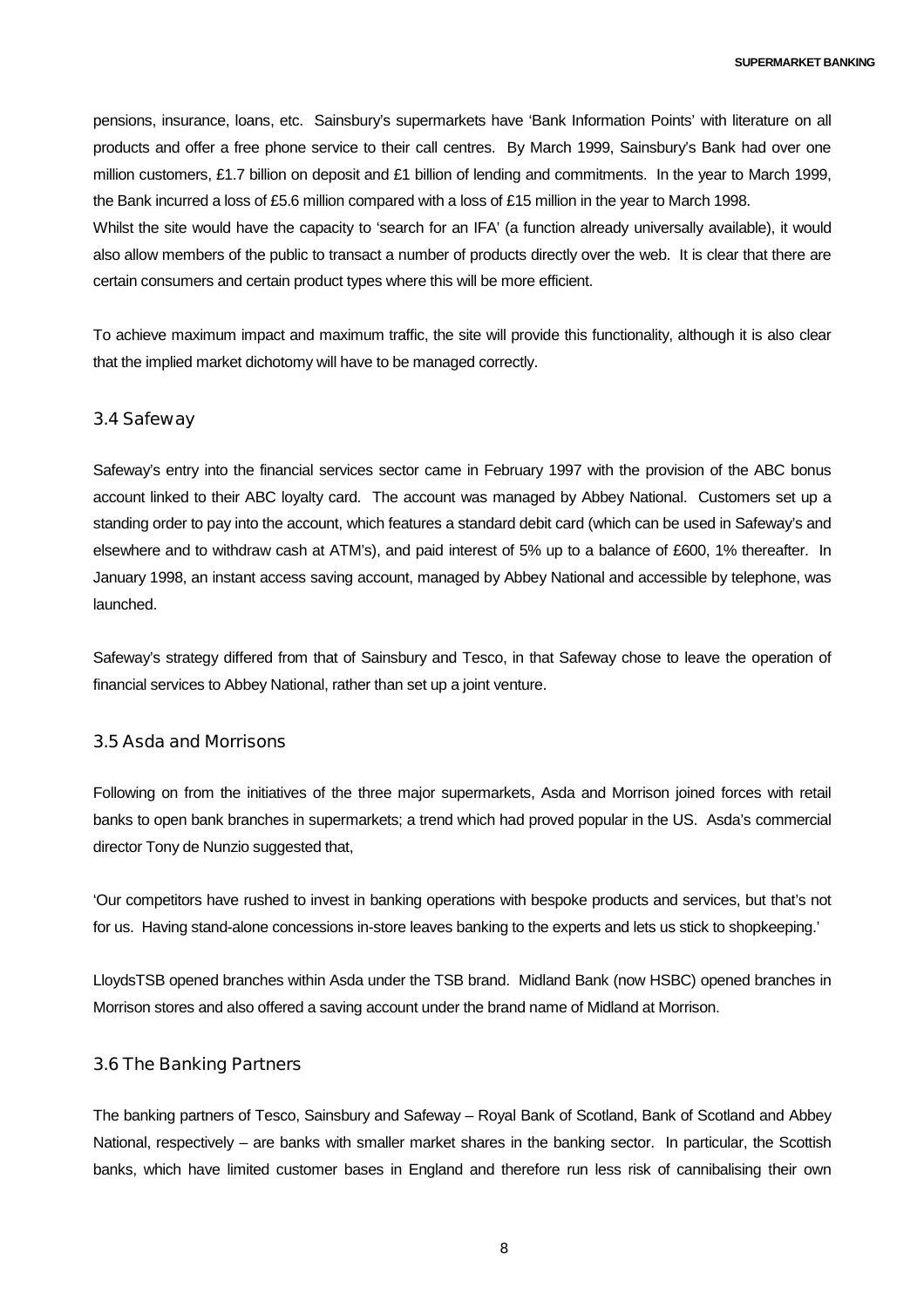<span id="page-8-0"></span>businesses, have been more willing than the bigger British retail banks to help the retailers. Furthermore, the lack of a branch network in England meant that the Scottish banks, in conjunction with the supermarkets, can offer competitive products. Richard Chandwick, Director of Business Development at Sainsbury, commented that 'The problem with high street banks is they have high street branches adding to their cost structure. The Bank of Scotland is a low-cost provider and has no branch structure in England and, combined with our focused marketing, we can offer competitive products' (Mintel, *Fight for Distribution – New Players*, 1997).

There are advantages to both the supermarkets and the banking partners from their joint venture strategies. The banking partners are given access to business they may otherwise have lost to competitors and have access to a large customer databases. The cost of acquiring these customers is relatively low. The supermarkets gain knowledge and expertise quickly in an area in which they have no experience, they can experiment with entry at relatively low cost and risk, and the infrastructure costs can be saved. However, as Mintel (*Current Accounts* 1999) notes, as supermarkets gain experience in the financial services markets, some supermarkets are expected to offer financial products and services independently and therefore may constitute a more potent threat to the banks in the future. In addition, it is now clear that the banking partners themselves have ambitions to expand their business, as evidenced by the hostile bids for Nat West by the Bank of Scotland and the Royal Bank of Scotland. The impact of a successful bid by one of these banks on their supermarket banking operations remains to be seen.

## 4. ENTRY STRATEGIES ADOPTED BY THE SUPERMARKETS

The supermarkets' entry into the financial services arena can be characterised by a number of factors which eased their entry into the market. They came into the market offering high rates of interest and attractive terms on a selective products; they offered telephone access to their services, they had the ability to market their products through their store network and the opportunity to 'stretch' their trusted brand names into the financial services sector.

#### 4.1 Rates of Interest Offered

The supermarket bank accounts initially offered market leading investment returns and low charges. At the time of the supermarkets' entry into banking, many of the traditional providers were offering very low rates of interest on instant access / low balance accounts. The demutualisation of building societies resulted in some building societies tying up their members' savings at low rates for a relatively long period of time before they could qualify for shares. This left many customers unhappy and more willing to switch accounts. From the beginning of the supermarkets' entry into banking, it was claimed that supermarket banks would be forced to bring down their interest rates in line with those offered by the traditional providers of financial services. The supermarkets' assault on the savings market was largely championed by the relatively high rates of interest they offered at the time. As predicted, the supermarkets have now come under attack for failing to remain competitive (*Times*, 24 July 1999). When first established, the supermarket banks dominated the 'best buy' tables of savings products. For example,

9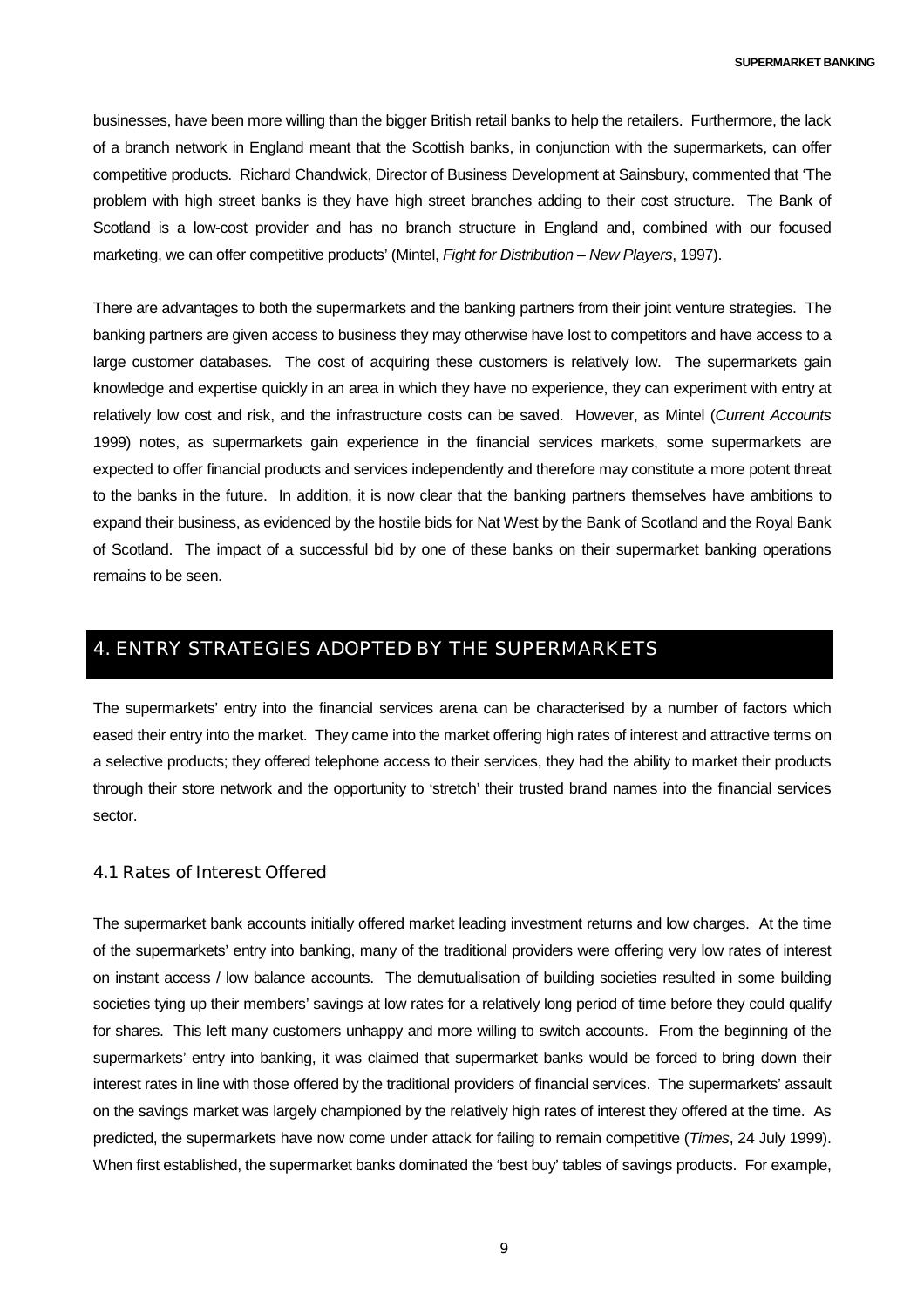<span id="page-9-0"></span>when Sainsbury's Bank was launched in February 1997, its instant access saving account with cash card paid gross interest of 5.75% on a minimum balance of £1, compared to a base rate of 6%. However, when its rate peaked at 6.75% in June 1998, base rates were 7.5%. In November 1998, Sainsbury introduced tiered rates of interest on the instant access account, a move that was followed by Tesco. In 1999 when base rates were standing at 5%, both Sainsbury and Tesco paid interest rates ranging from 4% to 4.75%. For balances of £0 to £2,499, the difference between the base rate and the interest rate offered, the difference had fallen from 0.25% to 1% since the launch of the Bank. In comparison, many of the non-supermarket new entrants have maintained more competitive rates. For example, on savings accounts which include a cash card, Egg guaranteed to pay a rate equal to the base rate until 1 January 2000 and no more than 0.5% below the base rate from that date. Other new entrants offering more competitive rates than the supermarkets include Scottish Widows and Standard Life and many building societies now also offer better rates.

As the supermarkets' savings accounts are instant access, savers are not locked in and can easily move their accounts elsewhere. However, as with many banks and building societies, it is likely that the supermarkets are relying on customer apathy and naivety to retain balances in the face of falling interest rates. Clearly, the rates offered initially were unsustainable, particularly on smaller balances. As Gordon Bowder of Scottish Widows Bank argues, although the supermarkets have been successful at attracting savers, the average balance is fairly low and the number of transactions high, which is administratively expensive. In comparison, Scottish Widows records an average balance of £13,000 and fewer transactions through accounts. Sainsbury's counters that it was never their intention to be a market leader at all times, but to provide 'excellent value for money coupled with high quality services' (*Times*, 24 July 1999).

#### 4.2 Telephone Banking

Tesco and Sainsbury chose to operate their banking services largely as telephone banking operations. Whilst the use of the telephone as a channel by which to deliver financial services had been in operation for a number of years, its use in banking was relatively limited. A TGI survey in 1998 reported that whilst 43% of bank and building society account holders had access to a telephone banking service, only 15% of customers used such a service (Mintel, *Current Accounts*, 1999). The establishment of centralised direct operations in financial services was pioneered by Direct Line in 1985, offering motor insurance direct to the public over the telephone. Telephone banking was launched by First Direct, a subsidiary of Midland Bank, in 1989. First Direct offered a 24 hour telephone banking service offering a full range of financial products, including current accounts, credit cards, investments, loans and pensions. First Direct brought a new concept to the financial services arena: banking with a branchless organisation. Since the advent of First Direct, the majority of banks have implemented telephone banking as a delivery channel. However, the majority of traditional banks have introduced telephone banking as an additional delivery channel added to the existing branch network; hence banks have tended to offer telephone back-up for branch based accounts, rather than offering banking services by telephone only. The burden of history had made it difficult for many of the traditional high street banks to embark on direct banking with as much enthusiasm as they might have wished. The legacy of computer systems that process transactions in batches once a day makes it difficult to offer the sort of real-time answers demanded by customers.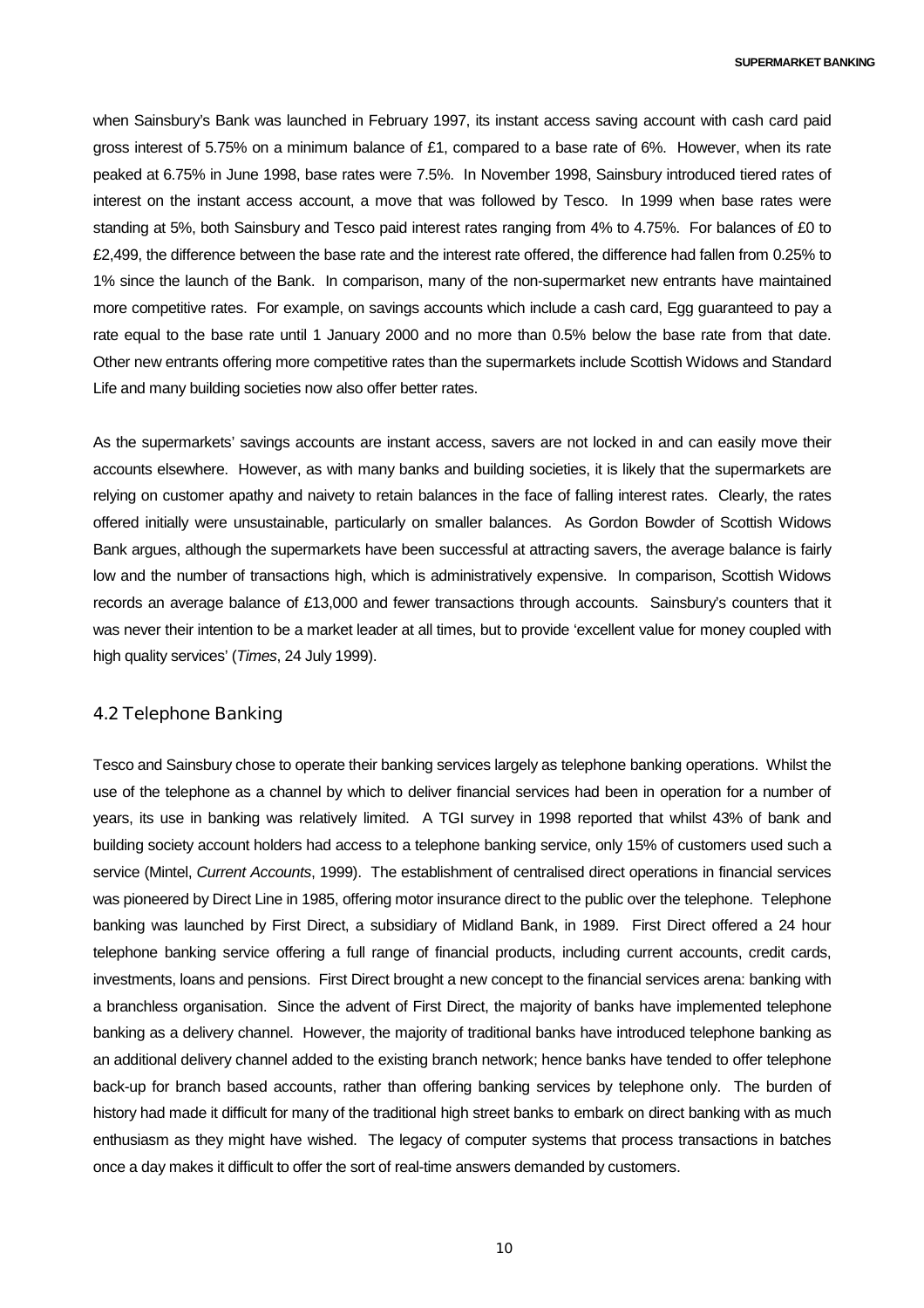<span id="page-10-0"></span>The growing acceptability of telephone banking facilitated the entry of the supermarkets into the banking sector. Indeed, whilst the traditional players originally imitated First Direct by adopting the telephone as a mechanism for delivering existing products, the supermarkets and the other new players (such as Egg and Virgin) have used the telephone to offer simple products on very attractive terms. The use of telephone banking avoided the cost of running a branch structure, which allowed the supermarkets to offer many financial products at very competitive prices. The cost of operating telephone banking services is estimated as half that of running a branch network (*Marketing Week,* 22 October 1998). Furthermore, as the majority of banks operate telephone banking as an additional service to branch banking, it is likely that, at least initially, the operation of telephone banking services for high street banks simply adds an additional cost. In addition, unlike many of the other new entrants, such as Egg, Virgin and Standard Life, the supermarkets were able to use their large store network to market their products to a large customer base.

#### 4.3 Marketing Through Their Store Network

Supermarkets are able to utilise their large number of existing stores as distribution for financial service products. As traditional high street banks continue to shrink their branch network, the large supermarkets are continuing to expand their network of stores. Whilst the number of bank branches far outweighs the number of supermarket stores operated by those diversifying into financial services, the frequency of visiting a supermarket far outweighs the frequency of visiting a bank. Mintel (*Retail Credit Cards*, 1997) reports that while 86% of customers visit a grocery store at least once a week, just one in three people visit their bank branch with the same frequency. Hence, the frequency at which customers visit a supermarket provides the supermarket with ample opportunities to market their products to potential financial service customers.

#### 4.4 Product Choice

The supermarkets were selective in the products they offered and are not compelled to offer labour intensive and costly products such as cheque accounts. It is notable that the supermarkets have so far shied away from introducing current accounts and have concentrating on offering instant access savings accounts. The sheer size of the savings market together with the fact that savings are fundamental to most people's livelihood, have made it possible for non-traditional providers to enter this market and carve a profitable niche without the need to accumulate a significant share of the deposits market. Savings accounts are relatively simple financial products which appear transparent to the customer. Customers are much more willing to switch providers of savings accounts, as switching is relatively simple, unlike the difficulties attached to switching between providers of current accounts. As previously noted, at the time of the supermarkets entry into financial services, many of the traditional banks and building societies were offering very low rates of interest on instant access deposit accounts, particularly those with balances of below £1,000. The supermarkets were therefore able to take profitable accounts from the traditional banks and building societies. The high rates of interest offered by the supermarkets encourages customers to deposit excess cash in such accounts, rather than leave such monies in low interest bank deposit accounts.

11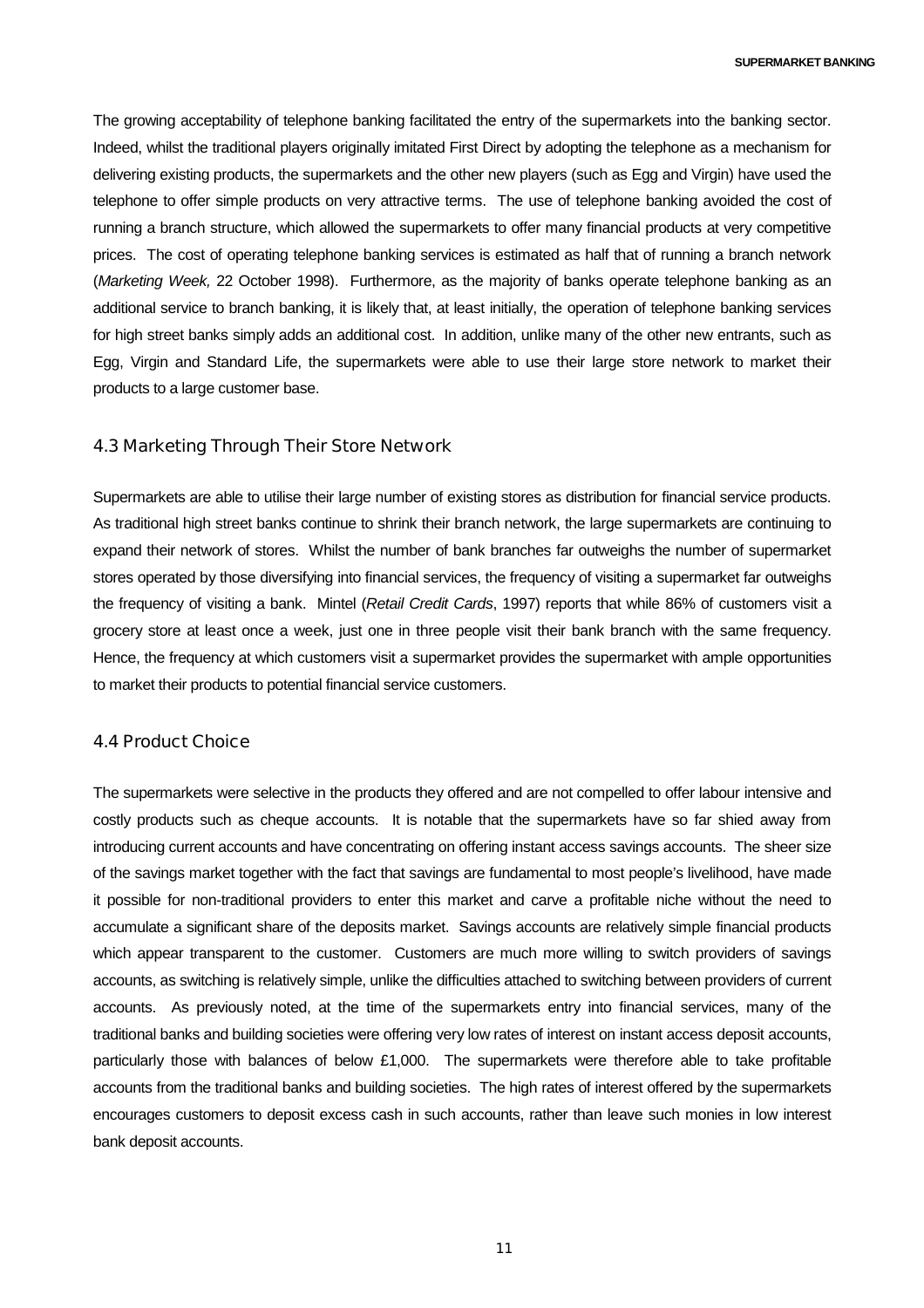**SUPERMARKET BANKING**

#### <span id="page-11-0"></span>4.5 Brand Loyalty

Despite the current media attention paid to the supermarkets in respect of their pricing and competition policies, one of the main core competencies of the major supermarkets is their trusted brand names. The success of the major supermarkets' own-brand products demonstrates the value of their own brand names. The trust attached to the major supermarkets' brands was a major factor in easing their entry into the financial services arena, as they were able to 'stretch' their brand from supermarket retailing into financial services – a strategy utilised by many of the new players such as Virgin. Using brand stretching as a marketing strategy reduces the launch costs of new products and services; the established brand is already well known, the task of building awareness is reduced and promotional costs are reduced. Given the number of customers visiting supermarkets each week, the supermarkets can easily market their financial services very cheaply in store. The supermarkets attempt to marry their financial service provision with grocery provision in the minds of their customers – Sainsbury, for example, has used the slogans 'Fresh Food from Sainsbury' and 'Fresh Banking from Sainsbury' in order to associate the brand value of its supermarkets with that of its financial services.

Clearly, confidence and trust in the provider a key factors in the success of the provision of financial services by providers. Despite disquiet from many quarters over the conduct of the high street banks, many customers demonstrate an unwillingness to change banks. A Mintel survey undertaken in December 1998 found that customer inertia is high; 50% of those surveyed has never changed their current account provider and of those that had changed, two thirds did so more than five years ago (Mintel, *Current Accounts*, 1999). However, indications are that younger age groups are more prone to switching current account provider, and if this trend continues, brand loyalty through inertia to the traditional providers will diminish, leaving banks and building societies exposed to 'cherry picking' of the more profitable customers by new entrants. The supermarkets have, however, chosen not to 'compete' with the high street banks in the provision of current accounts, but have focused their efforts on other forms of financial services, particularly savings accounts. In this area supermarkets have the advantage of having a well-known and trusted brand name in which customers have confidence. But supermarkets are not putting the strength of that brand to the test by attempting to operate current accounts which are more costly and, due to the large number of transactions current accounts attract, are more prone to error.

Brand stretching has the disadvantage that damage to the brand in one sector is likely to have adverse knock-on effects in other sectors. An excellent example of this is the damage to the Virgin brand caused by the poor service offered by the Virgin train company. The supermarkets do face the risk of damage to their brand name and an adverse impact on their core business if problems do surface in the operation of their financial services divisions. The dangers inherent in brand stretching were recognised by the supermarkets when they entered into the provision of financial services. In particular, offering mortgages and loans means that some customers will fail to meet the credit requirements and such refusals may alienate customers. Tesco approached this issue by installing terminals in supermarkets which allowed customers to test their own credit ratings, in the belief that alienation will be reduced if customers found out for themselves whether it was worth their while applying for loans